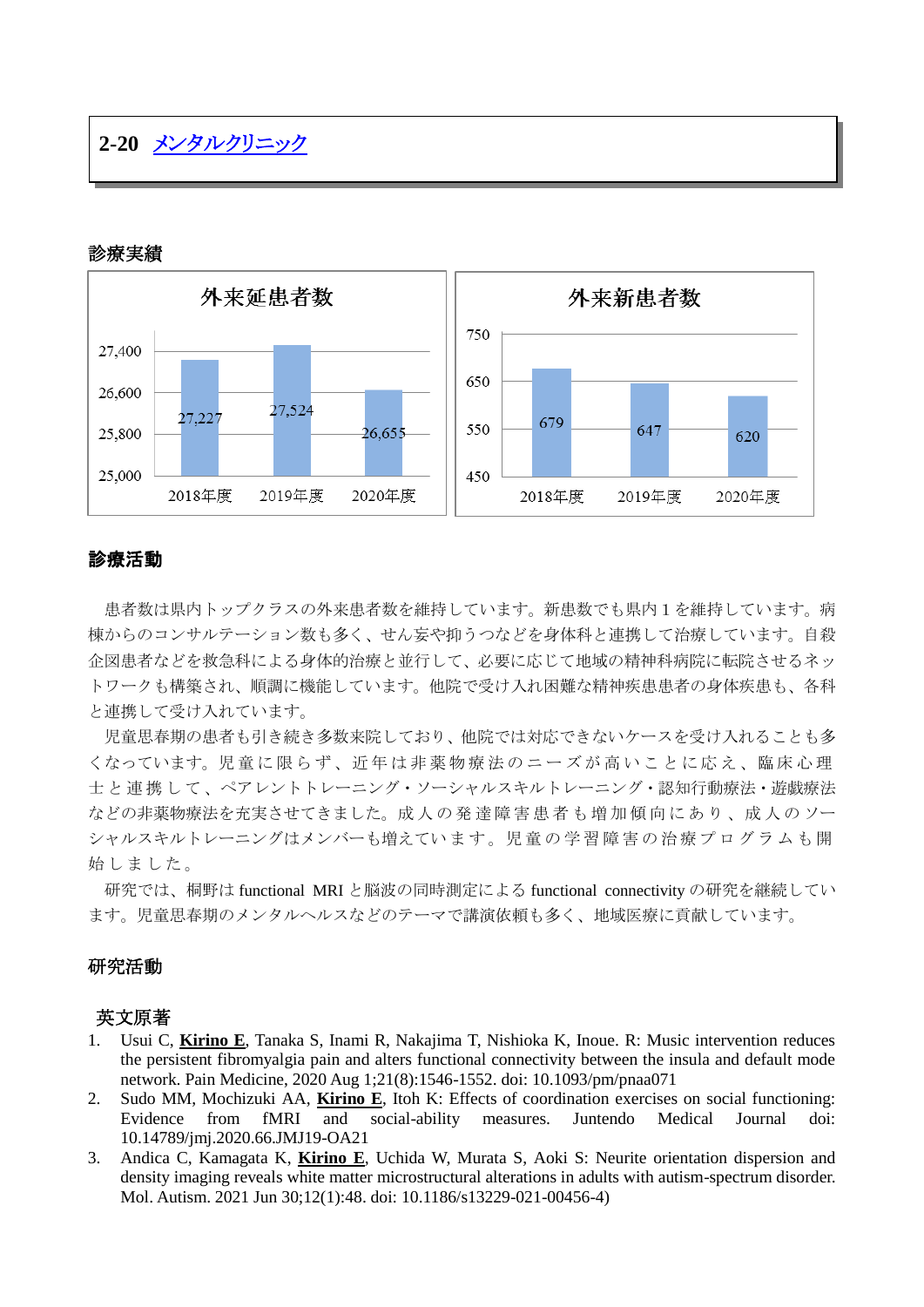# 和文総説

1. 桐野衛二:Default mode networkと統合失調症. (特集 Default mode network). 神経内科 94 (2): 218-224, 2021

# 英文報告

- 1. **Kirino E**, Tanaka S, Nagai Y, Hattori A, Kamagata K, Usui C, Inami R, Inoue R, Aoki S: Functional connectivity in autism spectrum disorder evaluated using rs-fMRI and DKI. Clinical Neurophysiology 131 (10): e244–245 2020 doi:10.1016/j.clinph.2020.04.062
- 2. **Kirino E**, Tanaka S, Nagai Y, Hattori A, Kamagata K, Usui C, Inami R, Inoue R: Abnormality of functional connectivity in schizophrenia evaluated using simultaneous rs-fMRI and EEG recordings Clinical Neurophysiology 131 (10): e252 2020 doi:10.1016/j.clinph.2020.04.092

## 和文報告

- 1. 桐野衛二,田中昌司,福田麻由子,稲見理絵,新井平伊,井上令一:統合失調症の皮質線条体ネッ トワークのrs-fMRI・脳波同時計測を用いた検討. 令和元年度順天堂精神医学研究所紀要: 1-8, 2020
- 2. Inami R, **Kirino E**: Nicotine Effect on Mismatch Negativity in Patients with Schizophrenia: a horti review. 令和元年度順天堂精神医学研究所紀要: 9-24, 2020
- 3. 永井 康仁, 稲見 理絵, 桐野衛二**,** 井上 令一:成人自閉症スペクトラム障害患者におけるfunctional connectivityのrs-fMRIおよびDKI を用いた検討. 令和元年度順天堂精神医学研究所紀要: 108-113, 2020
- 4. 桐野衛二:デフォルトモードネットワークと統合失調症. 令和2年度順天堂精神医学研究所紀要: 1-9, 2021
- 5. 稲見 理絵, 桐野衛二**,** 田中 昌司, 臼井 千恵, 井上 令一:統合失調症の脳内ネットワーク異常の rs-fMRI・脳波同時計測を用いた検討. 令和2年度順天堂精神医学研究所紀要: 10-18, 2021
- 6. 永井 康仁, 稲見 理絵, 桐野衛二**,** 井上 令一:成人自閉症スペクトラム障害患者におけるfunctional connectivityのrs-fMRIおよびDKI を用いた検討. 令和2年度順天堂精神医学研究所紀要: 84-91, 2021

## 英文学会発表

1. Kawata Y, **Kirino E**: Emotion Regulation Influences Sports-Specific Decision Making under Negative Emotion among Baseball Players: An fMRI Study. The International Society of Sport Psychology  $(ISSP) 15<sup>th</sup> World Congress. Sep 30-Oct 4, 2021$ 

### 和文学会発表

- 1. 新井貴士, 鎌形康司, 内田航, 斎藤勇也, 桐野衛二, 青木茂樹: Neurite orientation dispersion and density imagingを用いた自閉症スペクトラム障害における灰白質微細構造変化の評価. 第23回 ヒト脳機 能マッピング学会 2021
- 2. 新井貴士, 鎌形康司, 内田航, クリスティーナ・アンディカ, 斎藤勇也, 堀正明, 桐野衛二, 青木 茂樹ほか:成人自閉症スペクトラム障害における灰白質微細構造変化. 第49回 日本磁気共鳴医学 会大会 2021

## 主な競争的資金の獲得状況

- 1. 平成 **31-**令和 **5** 年度 基盤研究(C)(研究代表者 桐野衛二)課題番号 19K08026 [fM](https://nrid.nii.ac.jp/external/1000090276460/?lid=KAKENHI-PROJECT-15K01855&mode=kaken-d)RI 脳波 拡散 MRI 同時計測による統合失調症 connectivity の検討 Simultaneous fMRI-EEG-DTI Recording of Functional Connectivity in Patients with Schizophrenia. ¥4,290,000 (直接経費¥3,300,000)
- 2. 令和 **3** 年度**-**令和 **8** 年度 基盤研究(C)(研究代表者 臼井千恵 分担研究者 桐野衛二 他)